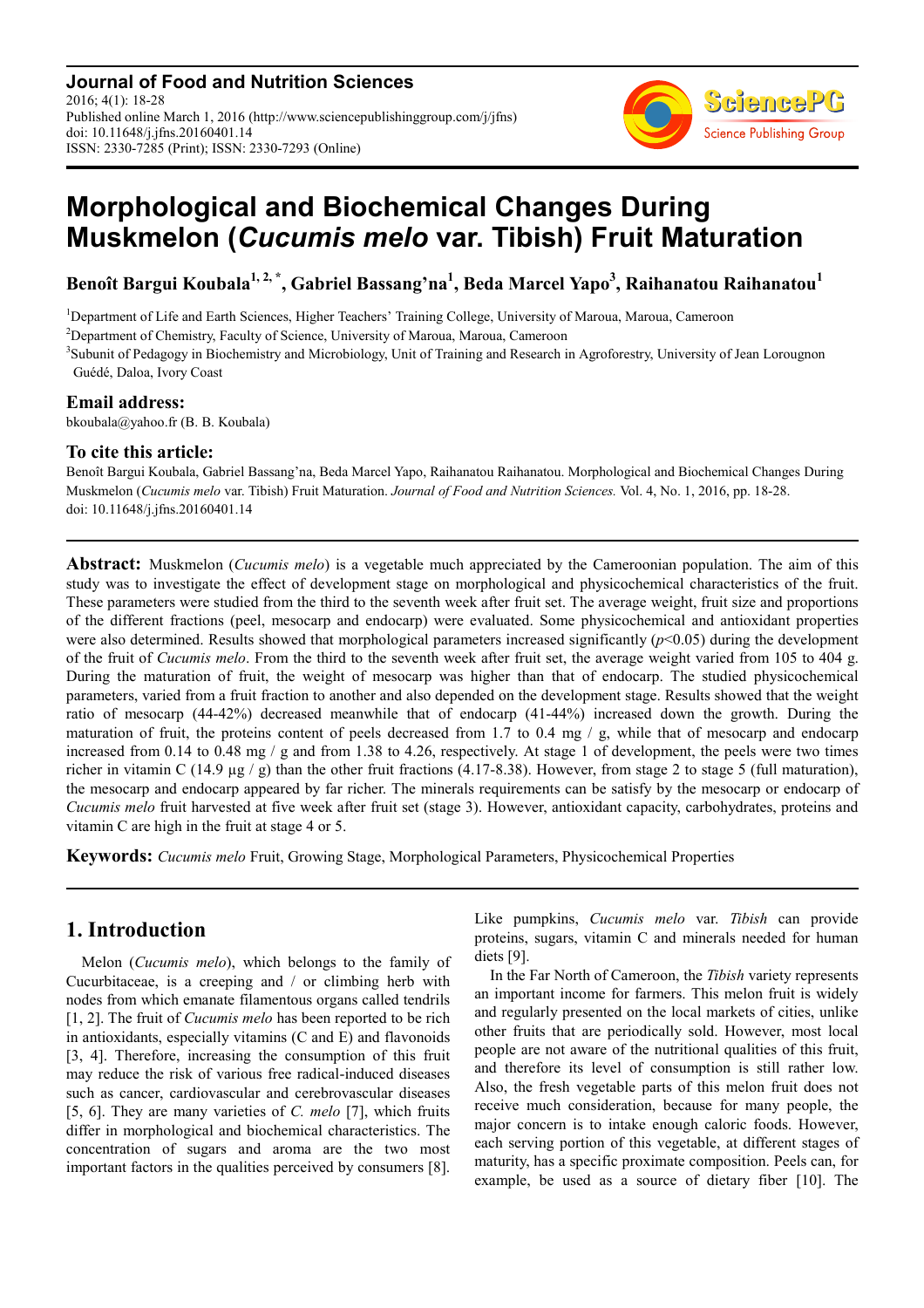mesocarp can be used as a source of carbohydrates, minerals and vitamins [3]. The endocarp, with its seeds, can be good source of lipids [11, 12]. The economic potential of melon *Tibish* would largely be untapped due to the poor market quality of the fruit and the consumers unawareness of its nutritional value.

The main objective of this study was to add value to *Cucumis melo* var. *Tibish* by assessing changes (which occurred) in morphological and physicochemical features during the fruit development.

## **2. Material and Methods**

## *2.1. Sampling and Morphometric Characterization*

The experimental work was carried out in a private orchard in the town of Maroua (Cameroon) during the raining season (june-september). *Cucumis melo* fruits of *Tibish* variety, were collected at various stages of fruit development. The first stage of development was three weeks after anthesis and the other stages (2, 3, 4 and 5) were determined at weekly intervals. The fifth stage was the last ripening stage where the skin of the fruit appeared yellow.

About thirty fruits per stage were weighed to determine the average weight. Their sizes (length and diameter) were also measured using a caliper. The fruits were washed and thoroughly cleaned before peeling them with a stainless steel knife. The different physical parts (peels, mesocarp and endocarp) of the fruits were isolated and weighed to determine their weight ratio. The peels, mesocarp and endocarp of the fruits were chopped into pieces of about 1  $cm \times cm$  and dried in an air-circulated oven at 50 $^{\circ}$  C. Dried samples were then blended and passed through mesh of 0.25 µm screen to obtain homogenized powders. The latter were stored under airless and moisture-free conditions pending analysis.

### *2.2. Physicochemical Analysis*

The dry matter content of the different fractions of *Cucumis melo* fruit and the ash content of the dried sample were determined using the standard AOAC [13] method. Aliquots of the juice of fresh samples was taken [14] and their pH was measured using a calibrated pH meter (HI 8424 Microcomputer Hanna instruments). The bulk density of peels, mesocarp and endocarp was determined by the volume (mL) occupied by the sample tapped in a measuring cylinder per gram of dried sample.

The Ninhydrin colorimetric method [15] was used to determine the free amino acids content of the samples. One hundred milligrams (100 mg) of dried samples were placed in a beaker containing 10 mL of distilled water and stirred at 4°C for 24 h and filtered. The total proteins content of the sample solution obtained was determined using an acetyl acetone/formaldehyde method [16]. Samples were first mineralized using Kjeldahl method [17]. The nitrogen content of the mineralisates was evaluated after reacting ammoniac  $(NH_3)$  with acetyl acetone/formaldehyde. The

absorbance of the resulting yellow complex (3, 5-diacetyl-1, 4-dihydrolutidin) was colorimetrically measured at 412 nm. A conversion factor of 6.25 was used to determine the proteins content of the fruit fractions.

Free sugars and carbohydrates content of peels, mesocarp and endocarp were colorimetrically determined by the orcinol method [18]. Free sugars were obtained after stirring dried samples with 80% (v/v) ethanol. As regards the evaluation of the total carbohydrates content, polysaccharides in samples were pre-hydrolyzed with 13 M  $H<sub>2</sub>SO<sub>4</sub>$  (30 min, 25°C), which was diluted to 2 M  $H_2SO_4$  with distilled water, and further hydrolyzed at 100°C for 2 h in order to release corresponding monomers [19]. The crude lipids content of the samples was determined according to the standard AOAC [13] method.

The crude fiber content of samples was determined according to the standard AOAC [13] method. Dried samples were hydrolyzed with  $0.26$  N H<sub>2</sub>SO<sub>4</sub> (100°C, 30 min) and washed three times with distilled water. The acid hydrolyzates were further hydrolyzed with 0.23 N KOH and washed successively with distilled water, ethanol and acetone. The residue was dried and incinerated in a muffle furnace (550°C for 6 hour to remove the ash. The iodine method of Jarvis and Walker [20] was used to determine the starch content of the *Cucumis melo* fruit fractions. Samples were pretreated with 1 M KOH at room temperature followed by 1 N HCl at room temperature and finally treated in boiling water for 15 min. The slurry obtained was centrifuged (9000 g) and the supernatant was used for analysis.

#### *2.3. Evaluation of Antioxidant and Hydration Capacities*

About 0.5 g of dried sample was put in a beaker containing 10 mL of distilled water. This was stirred for 1 min and equilibrated for 1 h before filtering. The wet sample was weighed. The water absorption capacity was measured as the quantity of water absorbed at equilibrium per gram of dried sample. Swelling kinetics was performed after Kuniak & Marchessault [21]. Briefly, 0.5 f of dried sample was put in a 10 ml measuring cylinder and the volume occupied was recorded. About 8 mL of distilled water was then added and mixed. The increase of the sample volume with time was recorded until equilibrium.

Vitamin C was extracted by stirring 100 mg of samples in 25 mL of 0.5% oxalic acid solution. The extract was clarified and brought to 50 mL with 0.5% oxalic acid solution and analyzed against a standard solution of vitamin C using the N-Bromosuccinimid titrimetric method [22].

Methanolic extracts of sample were analyzed for their total phenolic content, total antioxidant capacity and DPPH radical-scavenging activity. The total phenolic content was measured by the Folin-Ciocalteu method as reported by Singleton *et al*. [23]. Results were expressed in term of milligram of gallic acid equivalent (GAE) per gram of sample. The total antioxidant capacity was evaluated by the ferric reducing antioxidant potential (FRAP) of the fruit fractions according to their ability to reduce Fe (III)-2, 4, 6- Tri(2-pyridyl)-s-triazine (TPTZ) complex to Fe (II)-TPTZ at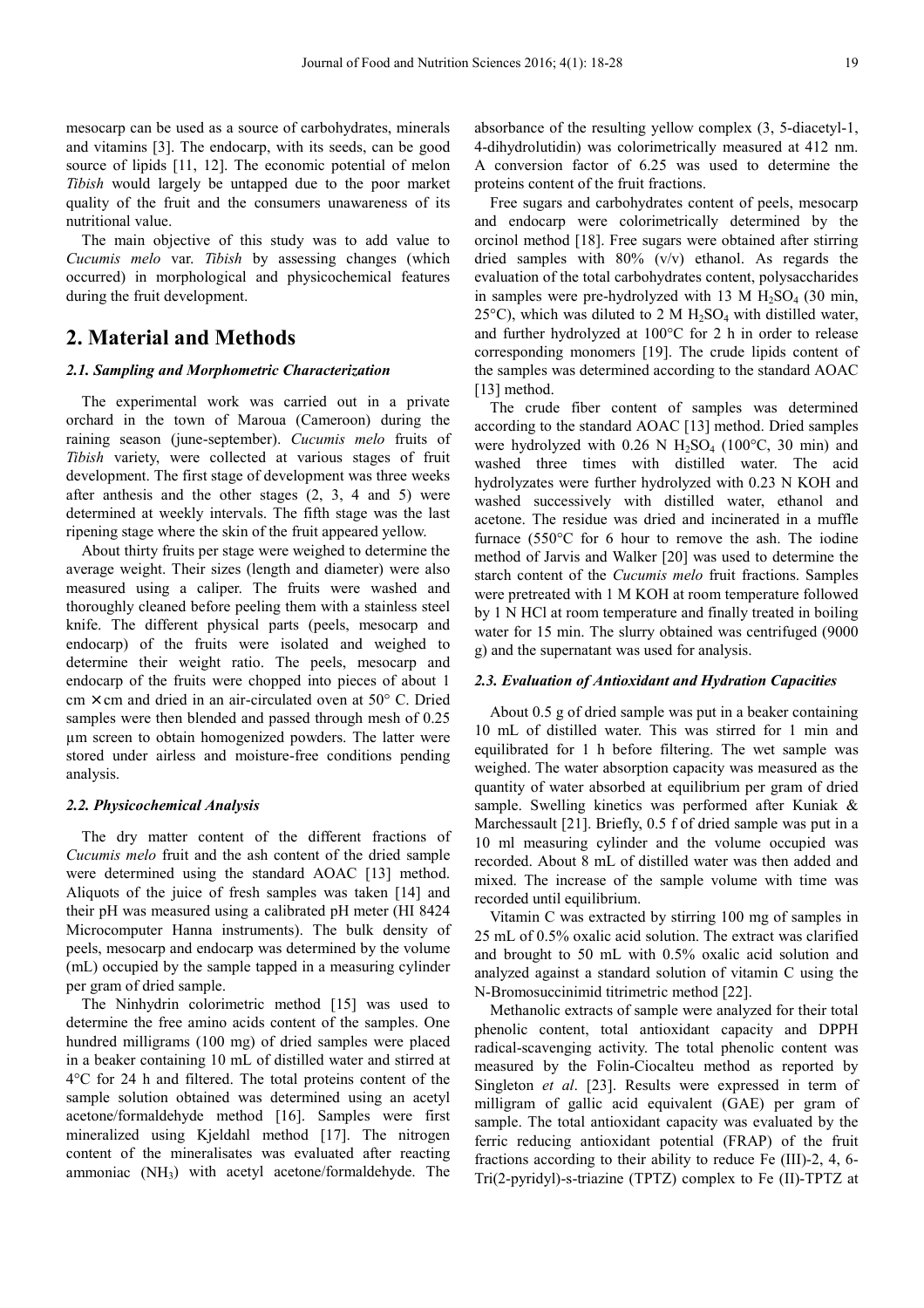593 nm [24]. The free radical scavenging activity (FRSA) of the samples were determined by using DPPH (2, 2-diphenyl-1-picrylhydrazyl) free radical as performed by Sun *et al.* [25]. Results of FRAP and FRSA were expressed in term of micromole equivalent Trolox per gram of sample.

## *2.4. Statistical Analysis*

All analyses were performed in three independent runs and results were given as the means  $\pm$  standard deviations. All the data obtained were statistically appraised by one-way ANOVA and means of various treatments were considered to be significantly different at p-value of 0.05 by Keuls-Newman test. Correlation between total phenolic compounds, antioxidant activities and vitamin C content of *C. melo* fruit fractions was studied by Pearson correlations ( $p<0.05$ ).

# **3. Results and Discussion**

## *3.1. Influence of Developing Stage on the Growth Parameters of Melon (Cucumis melo var. tibish) Fruit*

## *3.1.1. Fruits Size*

Equatorial and polar diameters of *Cucumis melo* (var. *tibish*) fruit significantly (*p<*0.05) increased during growth (Table 1). The polar diameter gradually increased from 8.87 to 10.89 cm from the third to the sixth week after fruit set, followed by a significant increase  $(p<0.05)$  at the seventh week (13.83 cm). Ahmed [26] has reported a much higher increase in the polar diameter of *Galia* melon (up to 35 - 37 cm). This difference may be attributed to climatic and soil or varietal variations. Throughout the growth, the equatorial diameter (from 5.87 to 8.18 cm) was lower than the polar diameter fruit. However, unlike the polar diameter, equatorial diameter slightly varied during fruit maturation. This increase in fruit size may be related to the classic form of the

evolution of biological variables during growth [27]. Similar findings were reported by Ahmed [26] on *Cucumis melo* of the *Galia* cultivar. Variations observed at the seventh week after fruit set suggested that at this stage the optimum maturity was reached.

## *3.1.2. Mean Weight*

Table 1 shows that the weight of fruits varied significantly  $(p<0.05)$  from the third (105 g) to the seventh week (404 g) after fruit set. The weight increase may be due to accumulation of plant reserves in the fruit. Villanueva *et al.* [28] have made similar observations with *Piel de Sapo*  (955−2371 g) and *Rochet* (1039−2199 g) melon varieties. However, the average weights of the latter were higher, compared to that of the *Tibish* melon variety, probably due to difference in cultivars and growing location.

#### *3.1.3. Weight Proportion and Bulk Density*

The weight of peels represented only about 12% of the fruit total weight while those of the endocarp (39−46%) and the mesocarp (42−49%) were greater. During the growth of the fruit, the weight proportion of melon peels does not evolve linearly. That of mesocarp decreased with the maturation stage of fruit whereas that of the endocarp increased (Table 1). These differences observed, depending on the maturation stage would be due to accumulation of reserve nutrients and water in those portions of the fruit.

The bulk density of the fruit fractions varied from 0.22 to  $0.52$  g / mL (Table 1). These values decrease during the fruit maturation. However, a greater decrease occurred in mesocarp and endocarp, which appeared to be denser than the peels. The low density of the peels may be due to their high fiber content. Further, the increase in the crude lipids content of these fractions was in line with the decrease of their density.

*Table 1. Effect of the maturity stage on the size, mass characteristics, pH and dry matter content of Cucumus melo fruit fractions (peel, mesocarp and endocarp). Bulk density is given in g of dry powder per mL.* 

| <b>Characteristics</b>      |    | <b>Stage of maturity</b>      |                              |                               |                               |                               |  |  |
|-----------------------------|----|-------------------------------|------------------------------|-------------------------------|-------------------------------|-------------------------------|--|--|
|                             |    | S <sub>1</sub>                | S <sub>2</sub>               | S <sub>3</sub>                | S <sub>4</sub>                | S <sub>5</sub>                |  |  |
| Average weight $**$ (g)     |    | $105.44 \pm 11.65^{\text{d}}$ | $189.59 \pm 16.29^{\circ}$   | $285.38 \pm 17.67^b$          | $391.74 \pm 25.42^a$          | $404.44 \pm 15.02^{\text{a}}$ |  |  |
| Polar diameter ** (Cm)      |    | $8.87 \pm 0.20^{\circ}$       | $9.03 \pm 0.19^{\circ}$      | $10.30 \pm 0.24^b$            | $10.89 \pm 0.17^b$            | $13.83 \pm 0.21^a$            |  |  |
| Equatorial diameter ** (Cm) |    | $5.87 \pm 0.12^d$             | $7.04 \pm 0.18$ <sup>c</sup> | $7.32 \pm 0.20^{\rm bc}$      | $7.66 \pm 0.16^b$             | $8.18 \pm 0.22^{\text{a}}$    |  |  |
|                             | Pe | $12.62 \pm 0.59^{\circ}$      | $12.24 \pm 0.41^a$           | $11.61 \pm 0.33^b$            | $11.51 \pm 0.41^b$            | $12.60 \pm 0.38^a$            |  |  |
| Massic ratio $*(\%)$        | Me | $44.16 \pm 0.43$ <sup>c</sup> | $47.83 \pm 0.38^b$           | $48.72 \pm 0.29^a$            | $43.54 \pm 0.35$ <sup>c</sup> | $42.04 \pm 0.42^d$            |  |  |
|                             | En | $41.40 \pm 0.34^b$            | $39.45 \pm 0.39^{\circ}$     | $38.80 \pm 0.28$ <sup>c</sup> | $45.73 \pm 0.45^{\circ}$      | $44.27 \pm 0.49^{\circ}$      |  |  |
|                             | Pe | $0.44 \pm 0.03^{\circ}$       | $0.33 \pm 0.04^b$            | $0.33 \pm 0.05^b$             | $0.38 \pm 0.03^{\text{a}}$    | $0.37 \pm 0.04^{ab}$          |  |  |
| Bulk density $*(g/mL)$      | Me | $0.51 \pm 0.05^{\text{a}}$    | $0.47 \pm 0.06^{ab}$         | $0.45 \pm 0.04^{ab}$          | $0.44 \pm 0.03^b$             | $0.29 \pm 0.03^{\circ}$       |  |  |
|                             | En | $0.52 \pm 0.04^a$             | $0.44 \pm 0.05^{\rm b}$      | $0.45 \pm 0.05^{\rm b}$       | $0.45 \pm 0.06^b$             | $0.29 \pm 0.04^c$             |  |  |
|                             | Pe | $8.36 \pm 0.06^{\circ}$       | $8.18 \pm 0.18$ <sup>c</sup> | $8.37 \pm 0.14^c$             | $9.94 \pm 0.20^b$             | $11.49 \pm 0.10^a$            |  |  |
| Dry matter content $*(\%)$  | Me | $6.30 \pm 0.12^a$             | $5.53 \pm 0.06^d$            | $5.78 \pm 0.09^{\circ}$       | $5.78 \pm 0.04^{\circ}$       | $6.01 \pm 0.05^{\rm b}$       |  |  |
|                             | En | $8.70 \pm 0.07^b$             | $6.89 \pm 0.13^d$            | $9.77 \pm 0.12$ <sup>a</sup>  | $6.96 \pm 0.13^d$             | $7.88 \pm 0.15$ <sup>c</sup>  |  |  |
|                             | Pe | $5.29 \pm 0.09^a$             | $5.05 \pm 0.06^b$            | $5.20 \pm 0.08^{ab}$          | $4.67 \pm 0.07^c$             | $4.65 \pm 0.02$ <sup>c</sup>  |  |  |
| $pH*$                       | Me | $4.86 \pm 0.05^{\rm b}$       | $4.93 \pm 0.03^b$            | $5.03 \pm 0.03^{\text{a}}$    | $4.86 \pm 0.05^{\rm b}$       | $4.88 \pm 0.02^b$             |  |  |
|                             | En | $4.27 \pm 0.03^b$             | $5.01 \pm 0.03^b$            | $5.26 \pm 0.04^a$             | $4.99 \pm 0.03^b$             | $4.95 \pm 0.05^{\rm b}$       |  |  |

\*Mean values from triplicate or \*\*thirty measurements ± standard deviation

Values in the same line followed by different superscripts are significantly different  $(p<0.05)$ . The stages are determinate three (S1), four (S2), five (S3), six (S4) and seven (S5) weeks after fruit development. Pe = Peel; Me = Mecocarp; En = Endocarp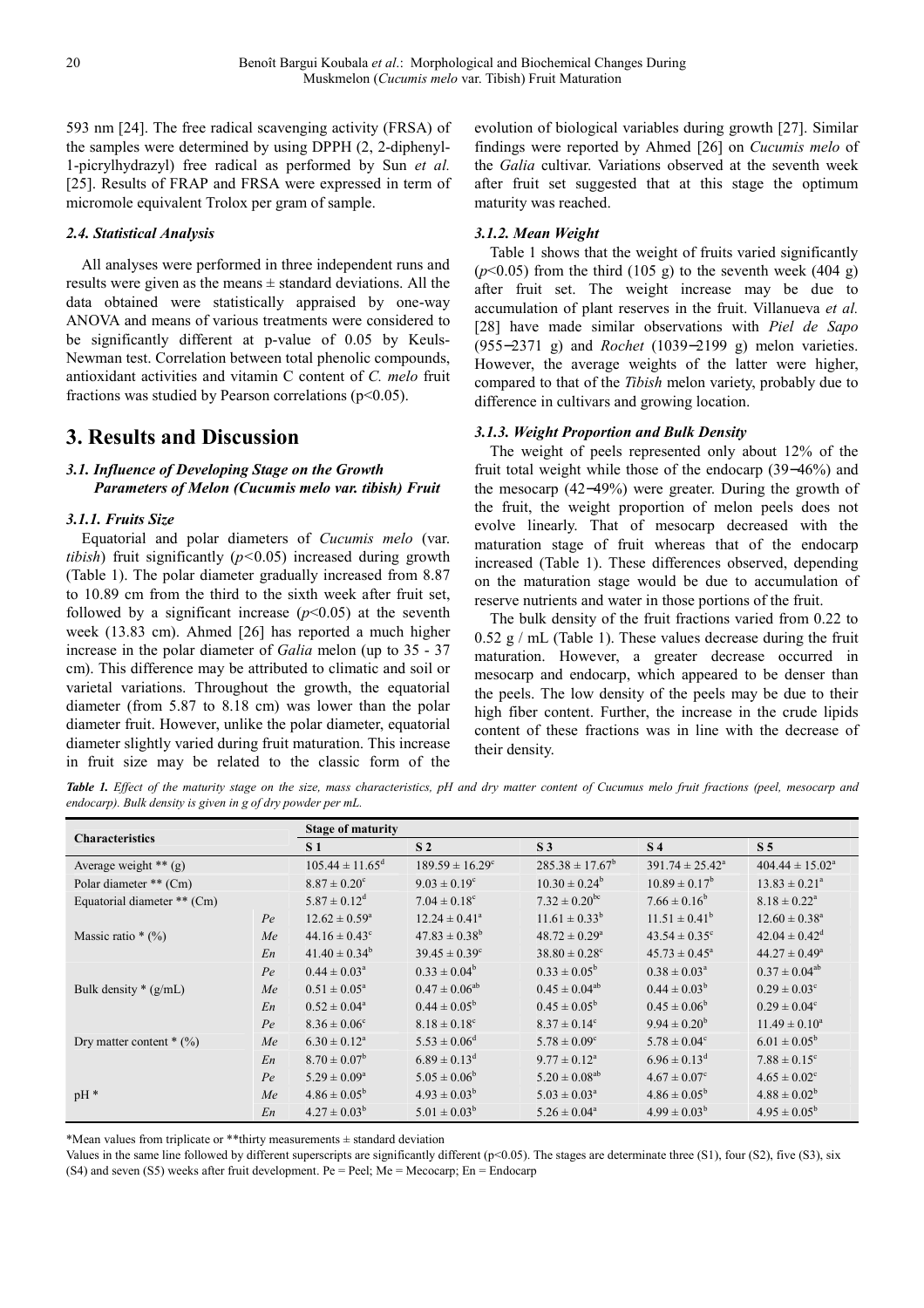## *3.2. Effect of the Maturity Stage on the Physicochemical Parameters of Peels, Mesocarp and Endocarp from Melon (Cucumis melo) of Tibish Variety*

## *3.2.1. Dry Matter Content and pH of the Physical Parts of Melon Fruit*

The results of dry matter and pH analysis are shown in Table 1. The dry matter content of melon peels (8.18 to 11.49%) increased throughout fruit maturation. However, those of the endocarp and mesocarp decreased (stage 2 and stage 4) and increased (stage 3) during the fruit development. The most abundant fraction (mesocarp) of the fruit had low dry matter content (Table 1). *Tibish* melon peels exhibited the highest dry matter content. These variations in the dry matter content have also been observed by Bernadac *et al.* [29] with *Cucumis melo* L. var. *maestro*.

The pH of the various fruit fractions varied from 4.27 to 5.29. Parveen *et al.* [30] have also noted similar variations in pH (5.38 to 5.58) with *Ravi* melon variety. However, Beaulieu *et al.* [31] have reported a slightly higher pH value (6.79) with *Cantaloupe* variety. According to Bianchi *et al.* [32], the pH of melon significant varies from 5.2 to 6.5 depending on the cultivar used. The pH of the melon peels of *tibish* decreased while that of the endocarp increased with the fruit maturation. By contrast, with the mesocarp, a pH peak was observed at the fifth week (stage 3) after fruit set. These variations could be due to the synthesis (or degradation) of organic acids during the fruit maturation. Ozawa *et al.* [33] have shown that pectins from mature berries can be free from the cell wall and bind to polyphenols, thereby causing a decrease in acidity and increase in pH.

#### *3.2.2. Ash Content*

The ash content of peels ranged from 13.53 to 18.95 mg / g (fresh weight). Much lower values were observed for the mesocarp  $(3.62 \text{ to } 5.47 \text{ mg} / \text{ g})$  and endocarp  $(5.76 \text{ to } 5.47 \text{ mg} / \text{ g})$ 11.74 mg / g) (Figure 1). During the fruit maturation, it was noted that the ash content of melon peels significantly (*p<*0.05) decreased (from 18 to 13 mg / g) at the fifth and sixth week and then increased at the seventh week after fruit set. The ash content of mesocarp decreased throughout the fruit development. By contrast, the ash content of endocarp increased from the first to the fifth week before a smoothly decrease at the end of maturation. Villanueva *et al.* [28] have shown that the ash content increases at the end of the development of melon fruit. These differences in ash content of the *tibish* melon fractions at various maturation stages may be explained by migration of different inorganic ions to the most active parts of the growing plant.







**Mesocarp**

**Ash content (mg/g fresh weight)**



*Figure 1. Variation of the ash content during maturity stage of Cucumus melo fruit fractions (peel, mesocarp and endocarp). The stages are determinate three (S1), four (S2), five (S3), six (S4) and seven (S5) weeks after fruit development.*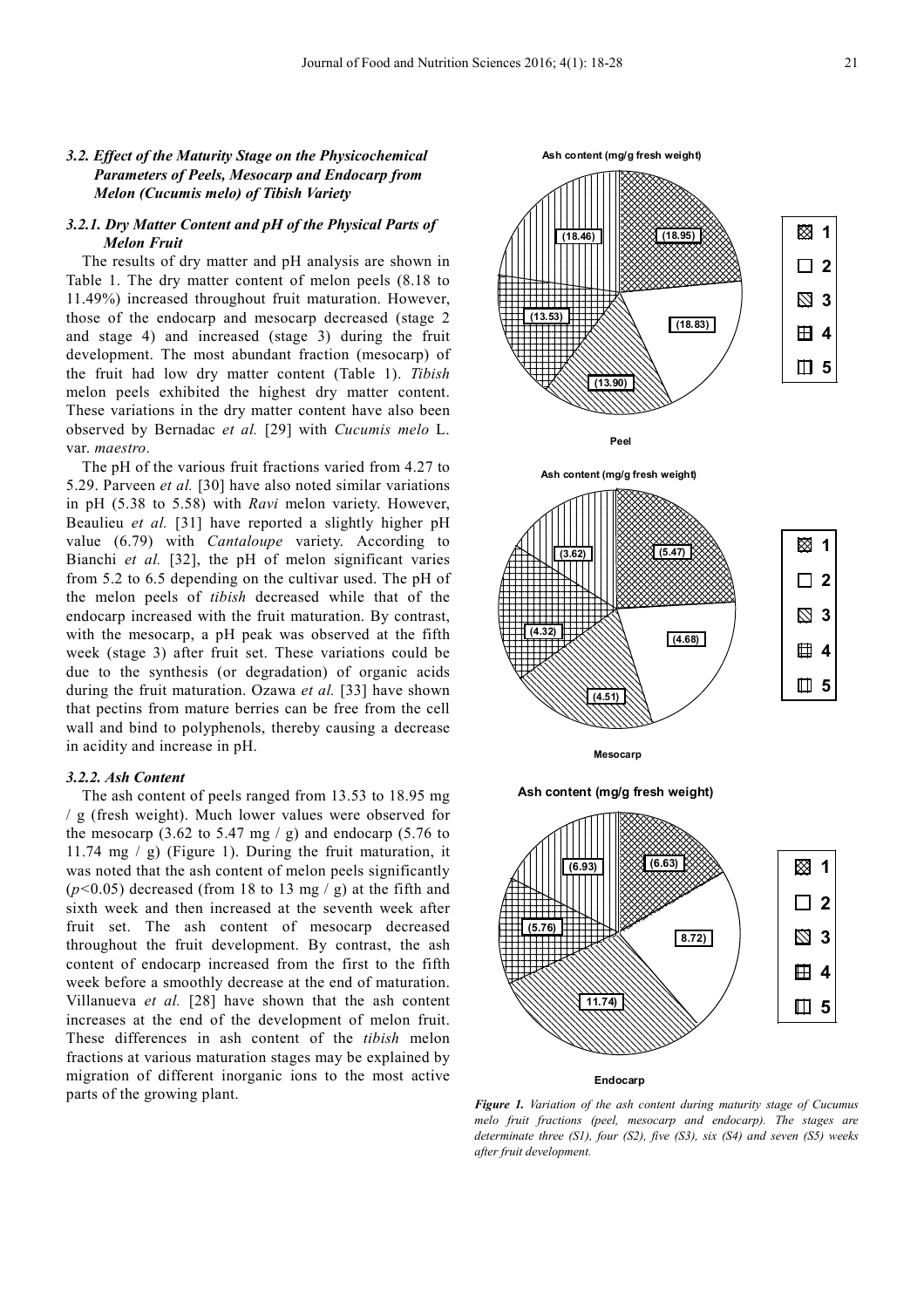## *3.2.3. Free Sugars, Total Carbohydrates and Starch Content of Melon*

Figure 2 shows that the soluble sugars content of melon fruit portions (peels, mesocarp and endocarp) varied significantly  $(p<0.05)$  during the development and also from fraction to fraction (0.6−2.5% fresh weight). In the early stage of the fruit development, mesocarp and endocarp were richer in soluble sugars than peels. By contrast, at full maturation stage, the soluble sugar content of peels increased while that of the other two portions decreased. Although slightly higher soluble sugar content (5−11%) has been reported for *Cantaloupe* melon [31], we also noted significant decrease  $(p<0.05)$  during tibish melon fruit ripening. Changes in the level of soluble sugars may be attributed to the metabolism of carbohydrates in the plant. In the early stage of maturation, green leaves synthesize sugars through photosynthesis. These sugars are distributed to all parts of the plant for the nutrient requirements. The decrease in soluble sugars content in the mesocarp and endocarp may be explained by their incorporation in storage polysaccharides such as starch or in fiber components such as cellulose during the fruit development [34, 35].





*Figure 2. Changes in the free sugars, total carbohydrates and starch content during development of muskmelon (Cucumus melo, var tibish) fruit fractions (peel, mesocarp and endocarp). The stages are determinate three (S1), four (S2), five (S3), six (S4) and seven (S5) weeks after fruit development.* 

Significant changes  $(p<0.05)$  in the total carbohydrates content were observed during the *tibish* melon fruit development (Figure 2). The level of carbohydrates content of peels increased from 3.75 to 5.23% (fresh weight) during maturation. In contrast, the total carbohydrates content decreased in the mesocarp and endocarp during the fruit development. Carbohydrates were more abundant in peels than in endocarp and mesocarp. Abundance of carbohydrates in peels may be attributed to an increase of the synthesis of cell wall polysaccharides (cellulose, pectins, and hemicelluloses). Nuñez-Palenius *et al.* [36] have shown that the total carbohydrates content increases during the development of *Cantaloupe* melon fruit.

The starch content of the different parts of the *Tibish* melon fruit (peels, mesocarp and endocarp) also varied significantly  $(p<0.05)$  during the fruit development (Figure 2). In the peels, much higher starch content was observed at the early stage and at full maturation (from 0.54 to 1.25%). The starch content of mesocarp increased from the third to fourth week after fruit set. It then decreased until the fifth week and increased again at the seventh week after fruit set. For endocarp, the starch content regularly increased from the early stage to full maturation of the fruit. This increase would be well related to the growth of the seeds (which are rich in starch) during the development *C. melo* fruit. The peels contained higher amounts of starch than the other portions of the fruit. The increase in starch content at the last stage of the fruit development could be due to the accumulation of carbohydrates in the storage tissues. De Souza *et al.* [37] have shown abundance of synthesized starchy polysaccharides in storage tissues of the fruit of *Cucumis genus* during maturation and their partial use during this process.

## *3.2.4. Free Amino Acid, Crude Proteins and Total Lipids Content*

The crude lipids content of *Tibish* melon fruit varied from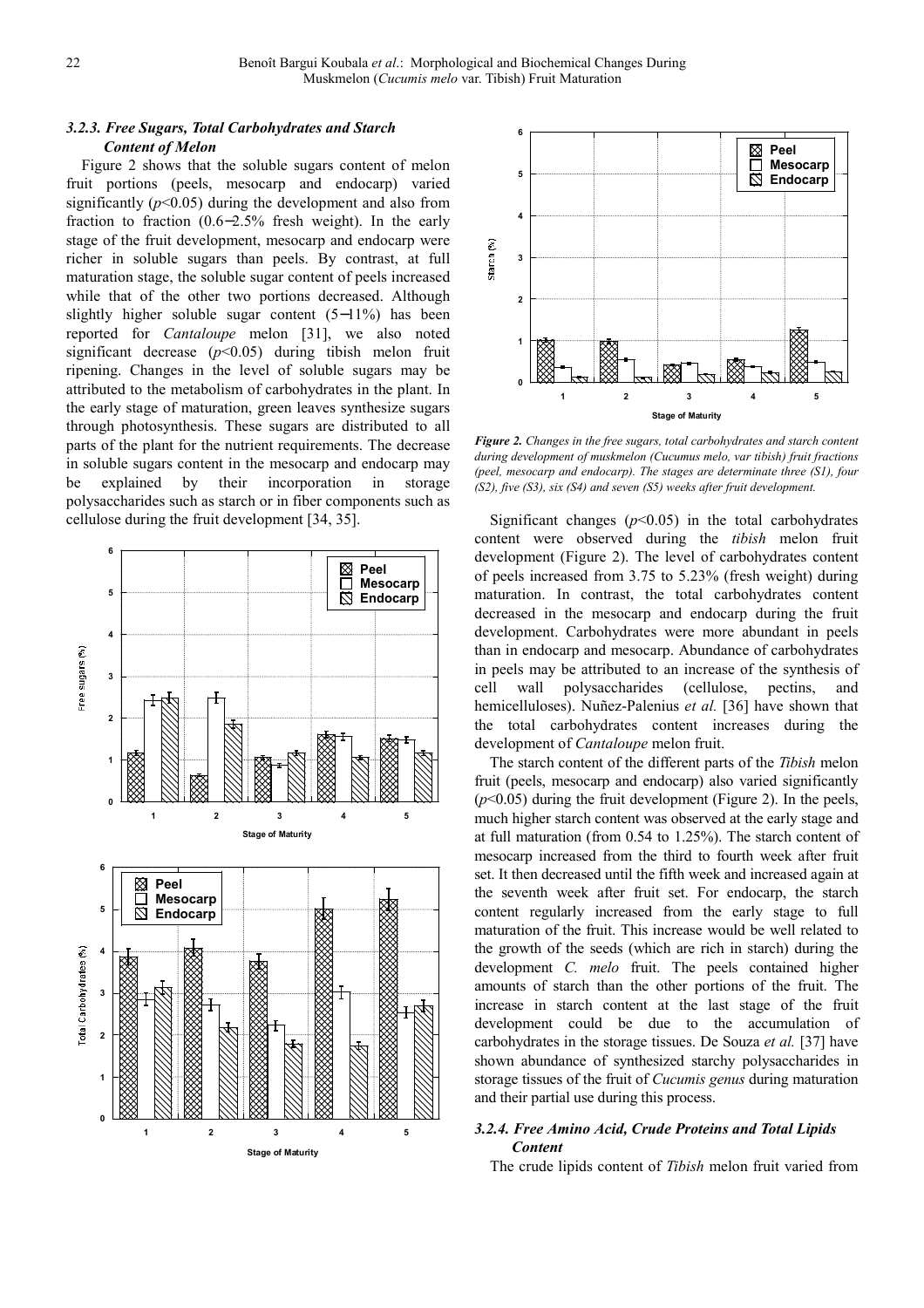4.04 to 17.59 mg / g (Table 2) and depended on the portion and the stage of development. The peels had the highest lipids content and mesocarp the lowest. Unlike mesocarp, we observed that the lipids content of peel and endocarp

increased during the fruit maturation. Similar results have been reported by Azhari *et al.* [12] for the *Seinat* melon endocarp seeds exhibiting a high fat content of 31.13%.

*Table 2. The influence of the maturity stage on the water absorption capacity (WAC), lipids and fibers content of Cucumus melo fruit fractions (peel, mesocarp and endocarp).* 

|                            |    |                         | <b>Stage of maturity</b>     |                              |                               |                            |  |  |  |
|----------------------------|----|-------------------------|------------------------------|------------------------------|-------------------------------|----------------------------|--|--|--|
| <b>Characteristics</b>     |    | S <sub>1</sub>          | S <sub>2</sub>               | S <sub>3</sub>               | <b>S</b> 4                    | S <sub>5</sub>             |  |  |  |
|                            | Pe | $9.99 \pm 0.11^e$       | $12.59 \pm 0.24^{\circ}$     | $13.71 \pm 0.21^{\circ}$     | $15.97 \pm 0.21^{\circ}$      | $17.59 \pm 0.41^{\circ}$   |  |  |  |
| Lipids $(mg/g)$ *          | Me | $5.43 \pm 0.25^{\circ}$ | $5.71 \pm 0.20^{\circ}$      | $4.64 \pm 0.21$ °            | $4.27 \pm 0.21^{\circ}$       | $5.02 \pm 0.12^b$          |  |  |  |
|                            | En | $5.65 \pm 0.23^{\circ}$ | $6.80 \pm 0.26$ <sup>d</sup> | $9.10 \pm 0.31^{\circ}$      | $11.52 \pm 0.43^b$            | $15.10 \pm 0.23^{\circ}$   |  |  |  |
|                            | Pe | $4.62 \pm 0.16^b$       | $3.76 \pm 0.09^{\rm d}$      | $4.86 \pm 0.09^b$            | $4.69 \pm 0.16^b$             | $5.83 \pm 0.19^a$          |  |  |  |
| Fibers $(\%)^*$            | Me | $2.39 \pm 0.11^{\circ}$ | $1.56 \pm 0.05^{\rm b}$      | $1.40 \pm 0.08$ <sup>c</sup> | $1.44 \pm 0.09$ <sup>bc</sup> | $1.59 \pm 0.08^b$          |  |  |  |
|                            | En | $1.86 \pm 0.14^{ab}$    | $1.39 \pm 0.09^{\circ}$      | $1.54 \pm 0.11^{\circ}$      | $1.70 \pm 0.11^{\rm b}$       | $1.99 \pm 0.05^{\text{a}}$ |  |  |  |
|                            | Pe | $5.44 \pm 0.15^b$       | $4.43 \pm 0.31^{\circ}$      | $6.09 \pm 0.34$ <sup>a</sup> | $5.05 \pm 0.30^b$             | $5.32 \pm 0.22^b$          |  |  |  |
| WAC $(mL/g)$ <sup>**</sup> | Me | $6.83 \pm 0.10^a$       | $3.88 \pm 0.07^b$            | $3.86 \pm 0.23^b$            | $2.64 \pm 0.29^{\circ}$       | $2.48 \pm 0.05^{\circ}$    |  |  |  |
|                            | En | $4.04 \pm 0.20^a$       | $2.31 \pm 0.06^{\circ}$      | $2.40 \pm 0.18^{bc}$         | $2.30 \pm 0.08^{\circ}$       | $2.54 \pm 0.06^b$          |  |  |  |

Mean values from triplicate measurements  $\pm$  standard deviation. Values in the same line followed by different superscripts are significantly different (p<0.05). The stages are determinate three (S1), four (S2), five (S3), six (S4) and seven (S5) weeks after fruit development. Pe = Peel; Me = Mecocarp; En = Endocarp \*Values are given on the fresh weight or \*\* dry weight basis



*Figure 3. Influence of the growing stage on the free amino acids and total proteins content of muskmelon (Cucumus melo, var tibish) fruit fractions (peel, mesocarp and endocarp). The stages are determinate three (S1), four (S2), five (S3), six (S4) and seven (S5) weeks after fruit development.* 

During the development of *Tibish* melon fruit, variation occurred in the free amino acid content (Figure 3). At the early stages of development, the amino acid content of peels decreased, but this increased at full maturation stage. With the mesocarp, however, the free amino acid content decreased throughout maturation. The evolution trend of the amino acid content of the endocarp showed a peak at the third stage of the fruit development.

The peels exhibited the highest proteins content at the first stage of maturation (Figure 3), which decreased at the second and third stages before increasing slightly at the fourth stage. The proteins content of the endocarp was high (1.7 - 4.2 mg / g) and significantly (*p*<0.05) increased during the fruit maturation. Compared to peels and endocarp, mesocarp had the lowest proteins content which increased at the full maturation stage. Rowan *et al.* [38] observed an increase in the proteins content of the melon fruit during maturation. Changes in the proteins content during the fruit development would be linked to various metabolic activities that occur during the plant growth [39, 40].

#### *3.2.5. Fiber Content and Hydration Properties*

The results of the fiber content of the different portions of *Tibish* melon fruit are shown in Table 2. The fiber content of peels decreased from 4.62 to 3.75% (fresh weight) between the third and the fourth week and then increased up to 5.83% at the seventh week after fruit set. Both the mesocarp and endocarp had low fiber content. The fiber content of mesocarp decreased throughout the fruit maturation, while that of the endocarp decreased at the early stage and increased at the full stage of maturation.

The water absorption capacity (WAC) of peels, mesocarp and endocarp varied significantly  $(p<0.05)$ during the fruit maturation (Table 2). Peels exhibited the highest values of WAC, going up and down with a peak  $(6.09 \text{ g} / \text{mL})$  at the fifth week after fruit set. As for the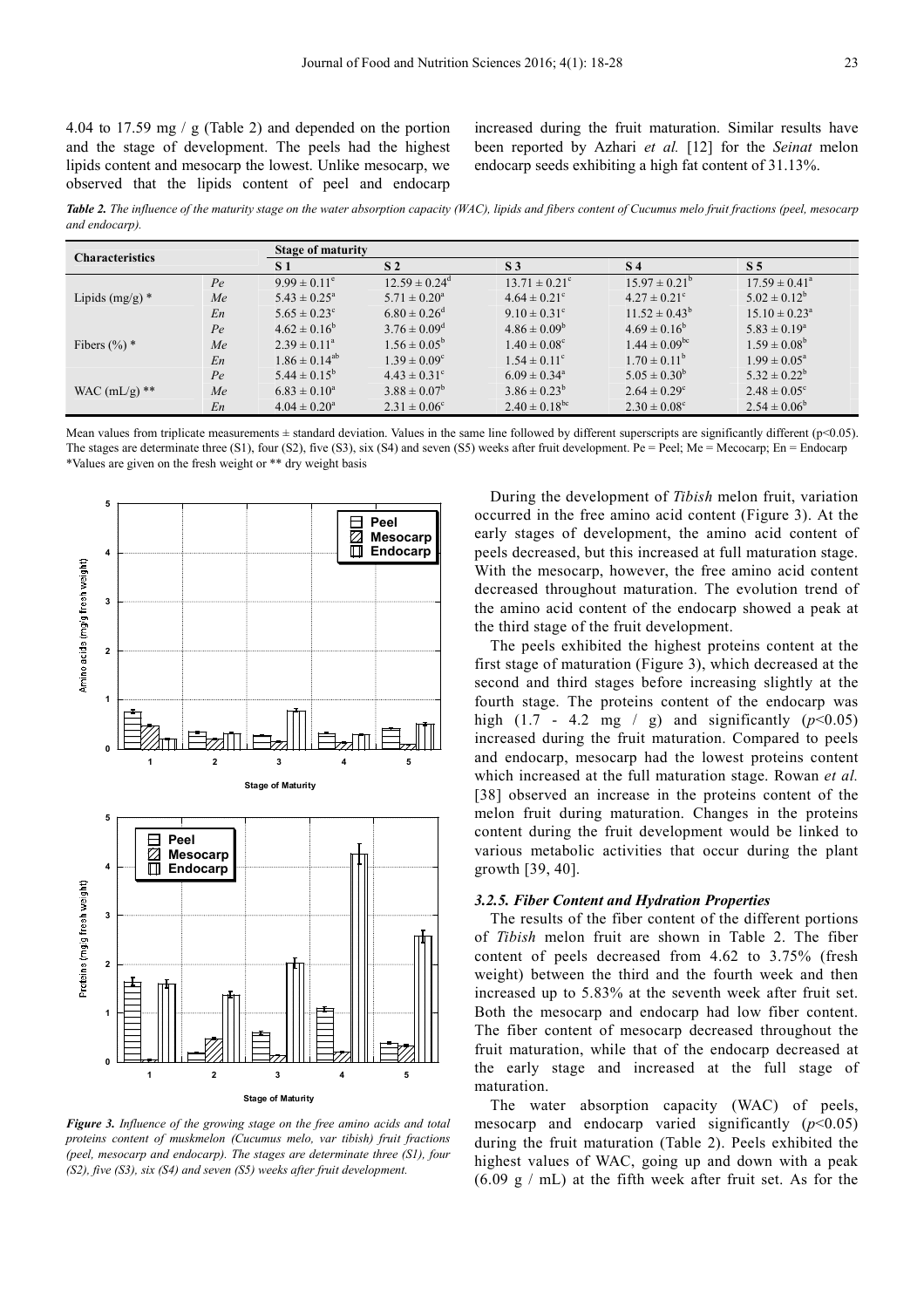mesocarp and endocarp, their WAC decreased throughout the fruit maturation. The strong ability of the peels to absorb water may be explained by their high content in fiber components such as pectins which are endowed with great tendency to retain water [34]. In the cell wall, pectins are indeed involved in cellular thickening and cell growth [41]. Also, Koubala *et al.* [42] have suggested a positive correlation between the WAC and soluble fiber content of mango peels.

The swelling kinetics of peels, mesocarp and endocarp from *Tibish* melon fruit also varied with the fruit maturation stage (Figure 4). A rapid increase of swelling volume occurred from the first to the tenth (or twentieth) second, depending on the maturation stage or on the part of the fruit. For the endocarp and mesocarp, the swelling speed slowly increased and reached a constant value at about 40, 60 or 80 seconds. For the peels, the constant value was reached later, after 120 seconds. In the whole, the peels exhibited the highest swelling ability and endocarp the lowest.





*Figure 4. Effect of the growing stage on the swelling kinetics of muskmelon (Cucumus melo, var tibish) fruit fractions (peel, mesocarp and endocarp). The stages are determinate three (S1), four (S2), five (S3), six (S4) and seven (S5) weeks after fruit development.* 

## *3.3. Evolution of Antioxydant Potential of Peels, Mesocarp and Endocarp from Tibish Melon Fruit During Growth*

#### *3.3.1. Total Phenolic Content*

The total phenolic content of peels, mesocarp and endocarp varied significantly (*p*<0.05) during *Tibish* melon fruit development (Figure 5). This variation was more marked in the peels where more than 75% of decrease of phenolics occurred (12 to 1 mg GAE  $/$  g) from the third to the fifth week after fruit set. This rapid decrease could be due to the various changes in colour (from green to yellow) along the maturation process. Leja *et al.* [43] have observed significant changes in the total phenolic content, from 0.18 to 2.45 mg/g, with white, yellow, orange red and purple carrot roots. The total phenolic content of mesocarp and endocarp was rather low (1−3 mg GAE / g) throughout fruit development. Hajar *et al*. [44] have also reported a total phenolic content of 2.85 mg GAE / g for *Cantaloupe* melon fruit seeds. At the early stage of the fruit maturation, the peels were five to six times richer in phenolic compounds than the mesocarp and endocarp.

## *3.3.2. Ferric Reducing Antioxidant Potential (FRAP)*

Figure 5 illustrates the total antioxidant capacity as FRAP of the different *Tibish* melon fruit samples. The FRAP of peels, mesocarp and endocarp varied during the fruit development. Whatever the stage of development, the FRAP was higher with peels (3.50−7.08 micromole equivalent Trolox / g fresh weight). While the FRAP of the peels increased with the different stages of development, that of the mesocarp decreased. Zozio *et al.* [45] have also shown that the antioxidant activity of jujube fruit decreased in the course of ripening. With the endocarp, which exhibited the lowest FRAP, no significant variation was found throughout the fruit development. The evolution of the total antioxidant capacity was not found to be correlated with the total phenolic content of each fraction of the fruit. This suggested that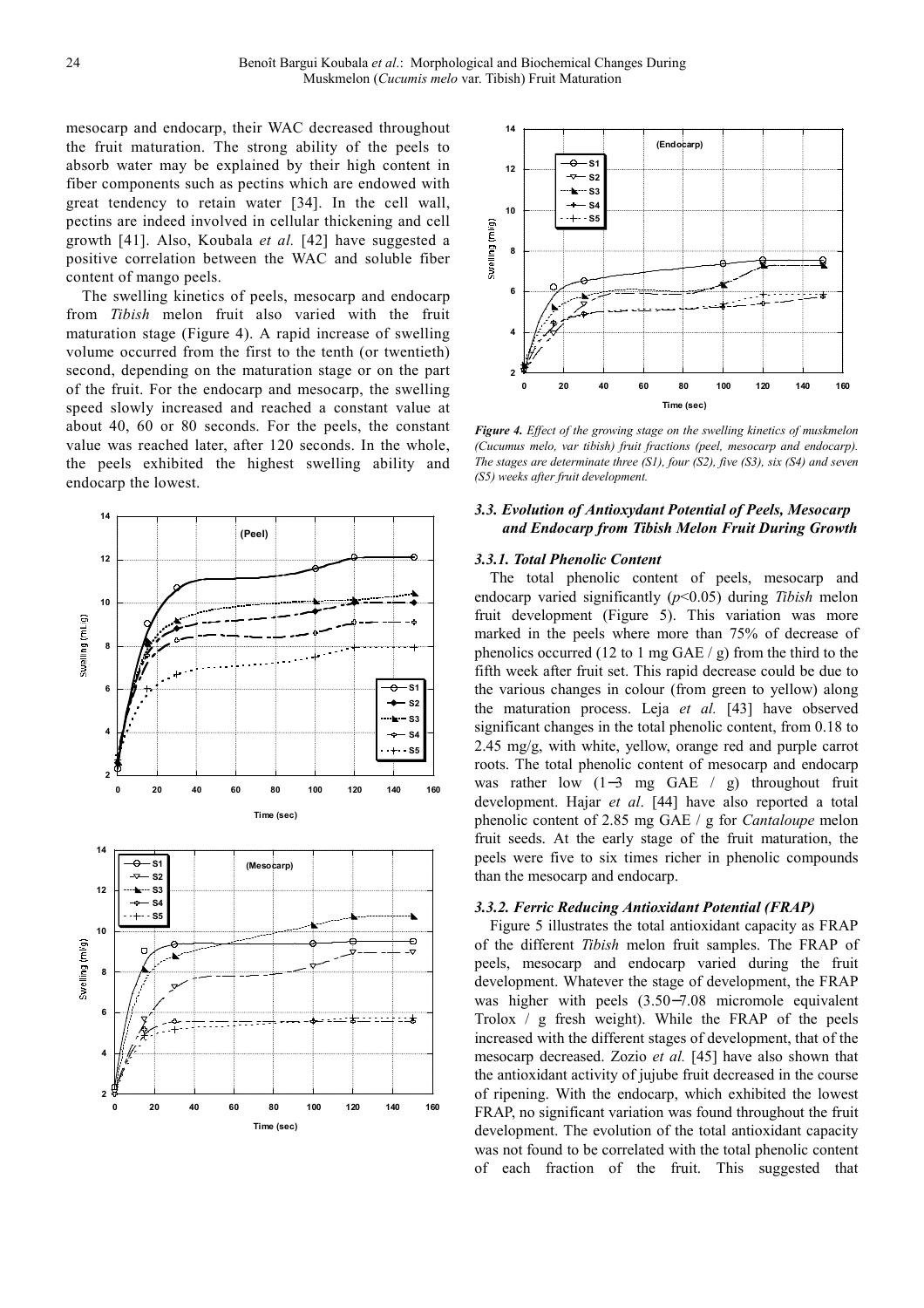macromolecules with antioxidant activity might not only be phenolic compounds. *Tibish* melon would possess other antioxidant compounds such as vitamin C, methionine and carotenoids [46].



*Figure 5. Changes in vitamin C content, phenols composition, total antioxidant potential (FRAP) and DPPH radical-scavenging during development of Cucumus melo fruit fractions (peel, mesocarp and endocarp). The stages are determinate three (S1), four (S2), five (S3), six (S4) and seven (S5) weeks after fruit development.* 

#### *3.3.3. Vitamin C Content*

Figure 5 presents the results of the vitamin C content. The vitamin C content of *Tibish* melon fruit depended on the part of the fruit and the development stage (2−15 µg equivalent ascorbic acid / g fresh weight). At the early stage of maturation, the peels exhibited the highest vitamin C content. However, from stage 2 to stage 5 (full maturation), the endocarp and mesocarp appeared richer in vitamin C than peels. The vitamin C content of mesocarp and endocarp evolved in zigzag shape during the fruit development (Figure 5). The vitamin C content of the *Tibish* melon mesocarp is lower than that of *Ravi* Muskmelon (33 mg / g) reported by Parveen *et al.* [30]. The recommended dietary intake of vitamin C is 60−90 mg / day for children [47]. According to

Lester *et al.* [3], muskmelon fruit is one of the most ten fruits consumed in United States and one serving size of it represents 131% of recommended daily dietary allowance in vitamin C. Likewise, *Tibish* melon fruit may be recommended as a source of vitamin C for human diet. The decrease of the vitamin C content may be a result of ascorbic acid oxidation in the presence of transition metals such as iron [48]. Generally, the decrease in vitamin C content of fruit is related to the degradation of the fruit tissues at full maturation [49].

## *3.3.4. DPPH Radical-Scavenging Activity*

The antioxidant activity, as DPPH-radical scavenging activity, of peels, mesocarp and endocarp of *Tibish* melon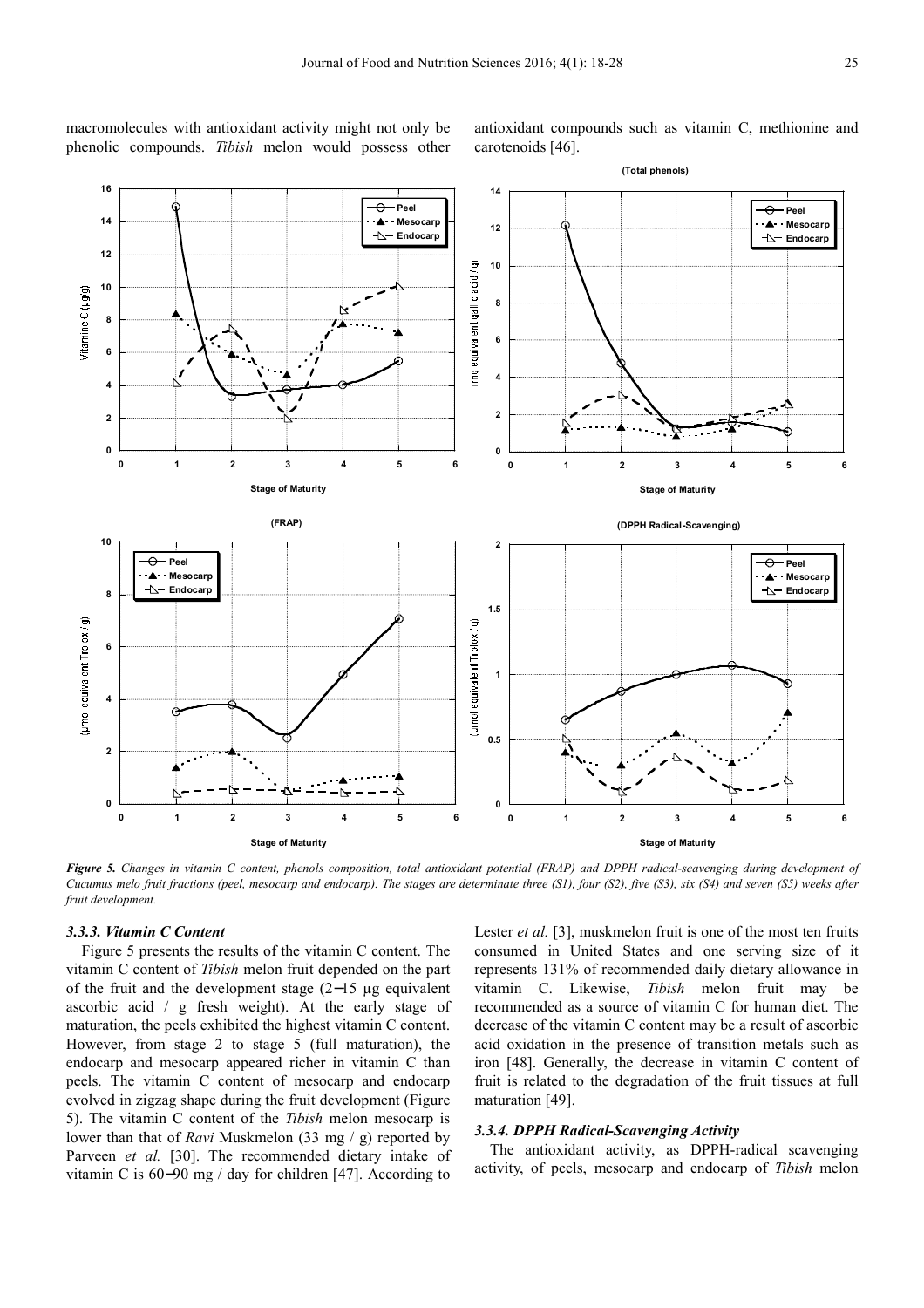fruit significantly (*p*<0.05) varied during the fruit development (Figure 5). In peels, it increased with the maturation process (0.64−1.07 µmol Trolox equivalent / g fresh weight). Whatever the stage of development, the mesocarp and endocarp exhibited low DPPH-radical scavenging activity  $(0.11-0.71 \text{ \mu mol} \text{ Trolox equivalent } / \text{ g})$ which went up and down with peaks at the early stage of the fruit maturation, mid maturation and at full maturation stage. These variations may be related to the synthesis or degradation of vitamin C, carotenoids and phenolic compounds such as flavonols and anthocyanins. Leja *et al.* [43] have found correlation between the anthocyanins content of carrot root and its antiradical activity

# **4. Conclusion**

This present work reports on some changes in morphological and physicochemical parameters of the *tibish*  melon fruit during development. From the third to the seventh week after fruit set, the chemical and physicochemical parameters were found to vary significantly (*p*<0.05) during the fruit development. The morphological characteristics of the fruit of *Cucumis melo* reached maximum values at full maturation stage (stage 5), corresponding to the seventh week after fruit set. At this last stage, the polar and equatorial diameter of tibish melon fruit were approximately 13.83 cm and 8.07 cm, respectively. The physicochemical and antioxidant properties of tibish melon fruit peels, mesocarp and endocarp appeared to be significantly different and not to evolve in the same way during the fruit development. The mesocarp exhibited higher antioxidant and radical-scavenging capacities than the endocarp. Depending on the nutrient requirements, peels, mesocarp or endocarp at a particular stage of *Cucumis melo* fruit development will be required. A mass consumption of *Tibish* muskmelon fruit in the far north region of Cameroon will well-balance diets contributing to the prevention of malnutrition disorders.

# **Acknowledgments**

We are grateful to the IRAD (Agriculture Research for Development Institute) of Maroua (Cameroon) for describing and naming of the local experimental fruit melon (*Cucumis melo* var. *Tibish*).

# **References**

- [1] Judd W. S., Campbell C. S., Kellogg E. A., Stevens P. F. & Donoghue M. J. (2002). Sistemática de Plantas: A Phylogenetic Approach, 2<sup>nd</sup> ed. (Cucurbitales). Sinauer Associates, Sunderland, Massachusetts, Wallingford, UK, 576p.
- [2] Matthews M. L. & Endress P. K. (2004). Estructuras florales y sistemática comparada en Cucurbitales (Corynocarpaceae, Coriariaceae, Tetramelaceae, Datiscaceae, Begoniaceae, Cucurbitaceae, Anisophylleaceae), *Botanical Journal of Linnean Society*, 145(2), 129-185.
- [3] Lester R. N., Jaeger P. M. L., Bleijendaal-Spierings B. H. M., Bleijendaal H. P. O. & Holloway H. L. O. (1990). African eggplants: a review of collecting in West Africa, *Plant Genetic Resources Newsletter*, (81/82), 17-26.
- [4] Haldhar S. M., Bhargava R., Choudhary B. R., Pal G. & Kumar S. (2013). Allelochemical resistance traits of muskmelon (*Cucumis melo*) against the fruit fly (*Bactrocera cucurbitae*) in a hot arid region of India, *Phytoparasitica*, 41(4), 473-481.
- [5] Goodwin J. S. & Brodwick M. (1995). Diet, aging and cancer, *Clinics in Geriatric Medicine* 11, 577-589.
- [6] Rimm E. B., Klatsky A., Grobbee D. & Stampfer M. J. (1996). Review of moderate alcohol consumption and reduced risk of coronary heart disease: Is the effect due to beer, wine, or spirits? *British Medical Journal*, 312, 731-736.
- [7] Pitrat M. (2008). Melon, In: Prohens J., Nuez F. (Eds.), *Vegetables* 1 (pp. 283-315) USA: Springer.
- [8] Shalit M., Katzir N., Tadmor Y., Larkov O., Burger Y., Shalekhet F., Lastochkin E., Ravid U., Amar O., Edelsten M. & Lewinsolhn E. (2001). Acetyl CoA: alcohol acetyl transferase activity and aroma formation in ripening melon fruits, *Journal Agricultural and Food Chemistry*, 49, 794-799.
- [9] Yuan D. B., Yang X. Q., Tang C. H., Zheng Z. X., Min W., Ahmad I. & Yin S. W. (2009). Physicochemical and functional properties of acidic and basic polypeptides of soy glycinin, *Food Research International*, 42, 700-706.
- [10] Adams C. F. & Richardson M. (1981). Nutritive value of foods, USDA home and Garden Bul. 72. Government Printing Office, Washington D. C.
- [11] Al-Khalifa A. S. (1996). Physicochemical characteristics, fatty acid composition and lipoxygenase activity of crude pumpkin and melon seed oils, *Journal of Agricultural and Food Chemistry*, 44(4), 964-966.
- [12] Azhari S., Xu Y. S., Q. X. Jiang & W. S. Xia (2014). Physochemical properties and chemical composition of Seinat (*Cucumus melo* var *Tibish*) seeds oil and its antioxidant activity, *Gracas Aceites*, 65(1), e008.
- [13] AOAC. (1990). Official methods of analysis of AOAC International (15th Ed). In: Herwitz W. (Ed.), *Association of Official Analytical Chemists*. Washington DC, 132 pp. 125- 126.
- [14] Kansci G., Koubala B. B. & Mbome L. I. (2003). Effect of ripening on the composition and the suitability for jam processing of different varieties of mango (*Mangifera indica*), *African Journal of Biotechnology,* 2 (9) 301-306.
- [15] Michel M. C. (1968). Dosage des acides aminés et amines par la ninhydrine. Amélioration pratique, *Annal de Biologie Animale, Biochimie, Biophysique*, 8, 557-563.
- [16] Devani M. B., Shishoo C. J., Shal S. A. & Suhagia B. N. (1989). Spectrophotometric method for microdetermination of nitrogen in Kjedahl digest, Journal of the Association of Official Agricultural Chemists, 72(6), 953-956.
- [17] AFNOR (Association Française pour la Normalisation) (1984). Produits alimentaires: directives générales pour le dosage de l'azote avec minéralisation selon la méthode de kjedahl. Dans: Godon, Pineau (Eds), *Guide Pratique des Céréales*, Apria, France, 4 263-266.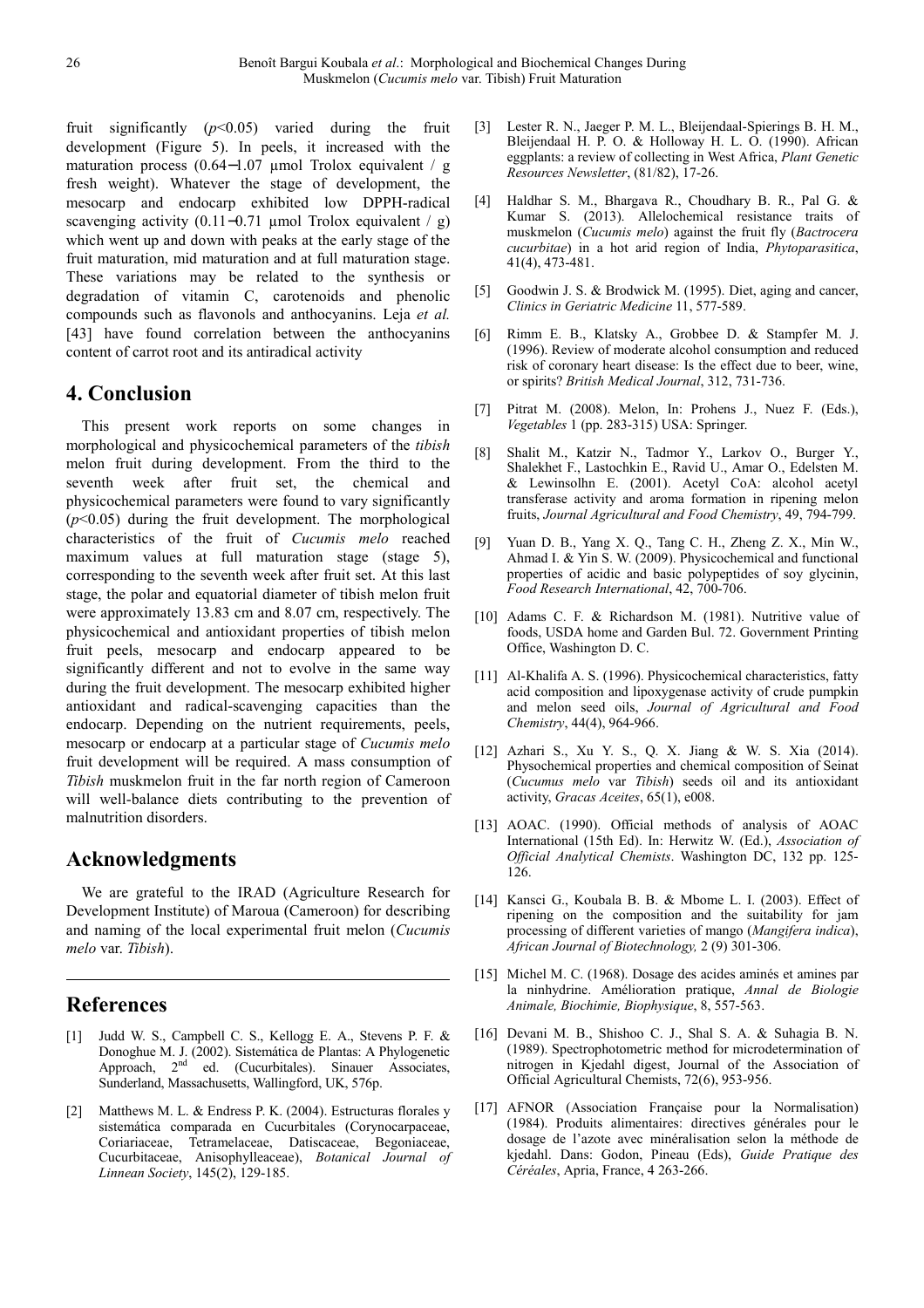- [18] Tollier M. T. & Robin J. P. (1979). Adaptation de la méthode à l'orcinol sulfurique au dosage automatique des glucides neuters totaux. Conditions d'adaptation aux extraits d'origine végétale, *Annales de Technologie Agricole*, 28, 1-15.
- [19] Koubala B. B., Mbome L. I., Kansci G., Mbiapo F. T., Crépeau M. -J. & Thibault J. -F. (2008). Physicochemical properties of pectins from ambarella peels (*Spondias cytherea*) obtained using different extraction conditions, *Food Chemistry,* 106, 1202-1207.
- [20] Jarvis C. E. & Walker J. R. L. (1993). Stimultaneous, rapid, spectrophotemetric determination of total starch, amylolose and amylopectin, *Journal of the Science Food and Agriculture*, 63, 53-57.
- [21] Kuniak L. & Marchessault R. H. (1972). Study of crosslinking reaction between epichlorhydrine and starch, *Starch-Starke*, 4, 110-116.
- [22] Barakat M. Z. & Abdalla A. (1965). The Ascorbic Acid Content of Edible Liver, *Journal of Food Science*, 30(2), 185- 187.
- [23] Singleton V. L., Orthofer R. & Lamuela-Raventos (1999). Analysis of total phenols and other oxidation substrates and antioxidants by means of Folin-Ciocalteu reagent, *Methods in Enzymology*, 299, 152-178.
- [24] Benzie I. F. F. & Strain J. J. (1996). The ferric reducing ability of plasma (FRAP) as a measure of "antioxidant power": the FRAP assay, *Analytical Biochemistry,* 239, 70-76.
- [25] Sun T., Tang J. & Powers J. R. (2005). Effect of pectolytic enzyme preparations on the phenolic composition and antioxydant activiy of asparagus juice, *Journal Agricultural and Food Chemistry,* 113, 964-969.
- [26] Ahmed O. K. (2009). Evaluation of Objective Maturity Indices for Muskmelon (*Cucumis melo*) cv."Galia", *Journal of King Abdulazi University-Science,* 21 (2), 317-326.
- [27] Crane J. C. (1964). Growth substances in fruit setting and development, *Annual Review of Plant Physiology*, 15, 303- 326.
- [28] Villanueva M. J., Tenorio M. D., Esteban M. A. & Mendoza M. C. (2004). Compositional changes during ripening of two cultivars of muskmelon fruits, *Food Chemistry*, 87, 179-185.
- [29] Bernadac A., Jean-Baptiste I., Bertoni G. & Morard P. (1996). Changes in calcium contents during melon (*Cucumis melo L*.) fruit development, *Scientia Horticulturae*, 66(3), 181-189.
- [30] Parveen S., Ali M. A., Asghar M., Khan A. R. & Salam A. (2012). Physico-chemical changes in muskmelon (*Cucumis melo L*.) as affected by harvest maturity stage, *Journal of Agricultural Research*, 50(2), 249-250.
- [31] Beaulieu J. C. & Lea J. M. (2007). Quality changes in cantaloupe during growth, maturation, and in stored fresh-cut cubes prepared from fruit harvested at various maturities, *Journal of American Society for Horticultural Science*, 132(5), 720-728.
- [32] Bianchi T., Guerrero L., Gratacós-Cubarsí M., Claret A., Argyris J., Gracia-Mas J. & Hortós M. (2016). Textural properties of different melon (*Cucumis melo L*.) fruit types: Sensory and physical-chemical evaluation. *Scientia Horticulturae*, 201, 46-56.
- [33] Ozawa T., Lilley T. H. & Haslam E. (1987). Polyphenol interactions: astringency and the loss of astringency on ripening fruit, *Phytochemistry*, 26, 2937-2942.
- [34] Cheftel J. C. & Cheftel H. (1992). Introduction à la Biochimie et à la Technologie des aliments, *Technique et Documentation Ed.*, Paris 1, 147-241.
- [35] Moneruzzaman K. M., Hossain A. B. M. S., Sani W. & Saifuddin M. (2008). Effect of stages of maturity and ripening conditions on the physical characteristics of tomato, *American Journal of Biochemistry and Biotechnology*, 4(4), 329-335.
- [36] Nuñez-Palenius H. G., Gomez-Lim M. & Ochoa-Alejo N. (2008). Melon Fruits: Genetic Diversity, Physiology, and Biotechnology Features, *Critical Reviews in Biotechnology*, 28, 13-55.
- [37] De Souza P. A., Simões A. D. N., Puiatti M. & Junior J. G. (2013). Da Silva Vieira M. R. Carbohydrate metabolism and quality of fruits from the *Cucumis* genus, *Academia Journal of Agricultural Research*, 1(7), 101-105.
- [38] Rowan K. S., Mcglasson W. B. & Pratt H. K. (1969). Changes in Adenosine Pyrophosphates in Cantaloupe Fruit Ripening Normally and after Treatment with Ethylene, *Journal of Experimental Botany*, 20, 145-155.
- [39] Abu-Goukh A. -B. A., Baraka Al F. M. & Elballa M. M. A. (2011). Physico-chemical changes during growth and development of 'Galia' cantaloupes. II. Chemical changes, *Agriculture and Biological Journal of North America,* 2(6), 952-963.
- [40] Wills R., McGlasson B., Graham D. & Joyce D. (1998). Postharvest: An introduction to the physiology and handling of fruit, vegetables and ornamentals, Wallingford: CAB International, 262 p.
- [41] Mc Cartney L. & Knox J. P. (2002). Regulation of pectic polysaccharide domains in relation to cell development and cell properties in the pea testa, *Journal of Experimental Botany*, 533 (369), 707- 713.
- [42] Koubala B. B., Kansci G., Garnier C., Thibault J. -F. & Ralet M. -C. (2013). Physicochemical properties of dietary fibres prepared from ambarella (*Spondias cytherea*) and mango (*Mangifera indica*) peels, *Food and Bioprocess Technology,*  6(2), 591-597.
- [43] Leja M., Kamińska I., Kramer M., Maksylewicz-Kaul A., Kammerer D., Carle R. & Baranski R. (2013). The Content of Phenolic Compounds and Radical Scavenging Activity Varies with Carrot Origin and Root Color, *Plant Foods for Human Nutrition*, 68, 163-170.
- [44] Zozio S., Servent A., Cazal G., Mbéquié-A-Mbéquié D., Ravion S., Pallet D. & Abel H. (2013). Changes in antioxidant activity during the ripening of Jujube (*Ziziphus mauritiana* Lamk), *Food Chemistry*, 1(150), 448-456.
- [45] Abdou B. A., Njintang Y. N., Scher J. & Mbofung C. M. (2010). Phenolic compounds and radical scavenging potentials of twenty Cameroonian spices. *Agriculture and Biological Journal of North America,* 1(3), 213-224.
- [46] EFSA (2013). Panel on Dietetic Products, Nutrition and Allergies: Scientific Opinion on Dietary Reference Values for vitamin C, *European Food Safety Authority Journal*, 11(11), 3418, 68 pp. doi:10.2903/j.efsa.2013.3418.